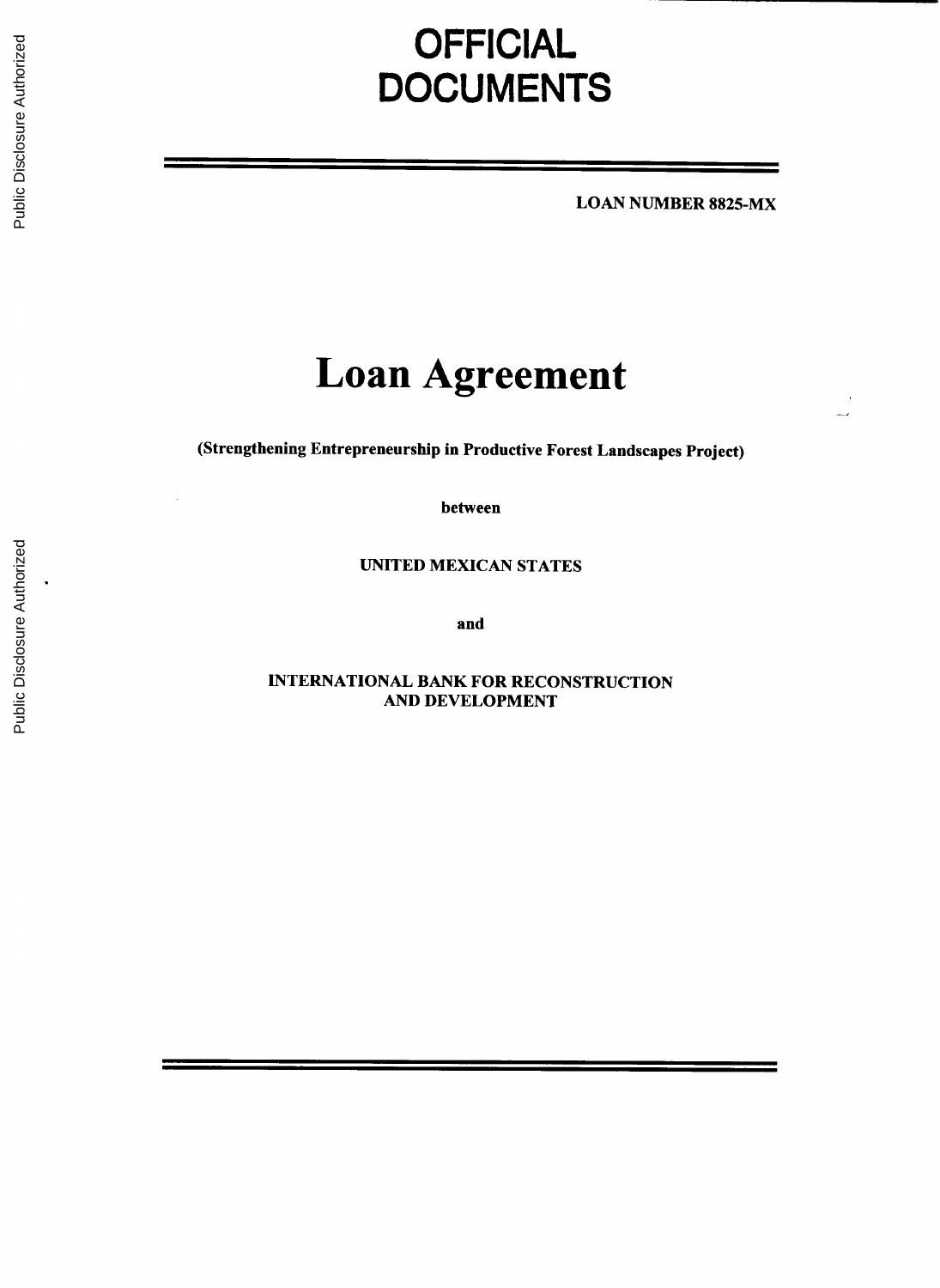**LOAN AGREEMENT**

**AGREEMENT** dated as of the Signature Date between **UNITED MEXICAN STATES** duly represented **by** its Ministry of Finance and Public Credit *(Secretaria de Hacienda* **y** *Cridito Pzblico)* ("Borrower") and **INTERNATIONAL** BANK FOR **RECONSTRUCTION AND DEVELOPMENT** ("Bank").

Whereas the Borrower has informed the Bank that the proceeds of the Loan (as set forth in the table in Section **III.A.2** of Schedule 2 to this Agreement and for purposes of supporting Part 1 of the project described in Schedule 1 to this Agreement (the "Project")), shall be used in conformity with the requirements of the Borrower's income, budgetary and public debt laws and the terms of this Agreement.

Whereas, the Bank, acting as administrator of the BioCF *plus-ISFL* Trust Funds, has agreed to make a grant to the Borrower in the amount of ten million Dollars **(\$10,000,000)** for purposes of supporting Part 2 of the project as described in Schedule **<sup>1</sup>** of the BioCF *plus-ISFL* Trust Funds Grant Agreement, on the terms and conditions set forth in the BioCF *plus-ISFL* Trust Funds Grant Agreement;

NOW THEREFORE the Borrower and the Bank hereby agree as follows:

#### **ARTICLE I - GENERAL CONDITIONS; DEFINITIONS**

- **1.01.** The General Conditions (as defined in the Appendix to this Agreement) constitute an integral part of this Agreement.
- 1.02. Unless the context requires otherwise, the capitalized terms used in this Agreement have the meanings ascribed to them in the General Conditions or in the Appendix to this Agreement.

#### **ARTICLE II - LOAN**

- 2.01. Noting that the Borrower has informed the Bank that the proceeds of the Loan shall be used in conformity with the requirements of the Borrower's income, budgetary and public debt laws and the terms of this Agreement, but without limitation to the provisions of Section **8.01** of the General Conditions, the Bank agrees to lend to the Borrower the amount of **fifty** six million Dollars *(\$56,000,000),* as such amount may be converted from time to time through a Currency Conversion ("Loan"), to assist the Borrower in financing the Project.
- 2.02. The Borrower may withdraw the proceeds of the Loan in accordance with Section **III** of Schedule 2 to this Agreement. Unless the Borrower's Representative set forth in Section **6.01** of this Agreement otherwise informs the Bank, the Borrower's Representative for purposes of taking any action required or permitted to be taken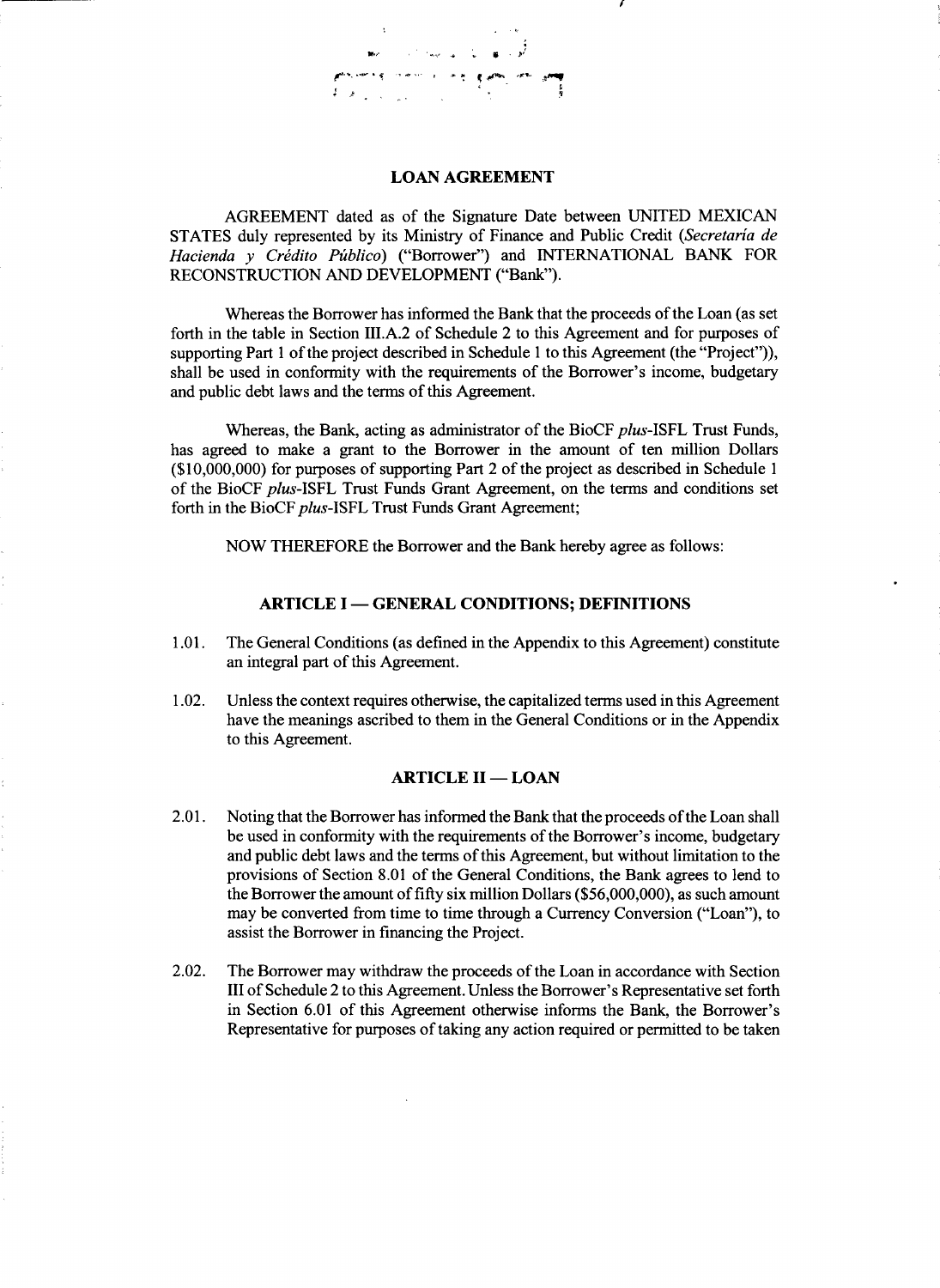pursuant to this Section is NAFIN's Director of International Financial Institutions *(Director(a) de Organismos Financieros Internacionales)* or any person or persons whom such representative shall designate in writing.

- **2.03.** The Front-end Fee payable **by** the Borrower shall be equal to one quarter of one percent *(0.25%)* of the Loan amount.
- 2.04. The Commitment Charge payable **by** the Borrower shall be equal to one quarter of one percent **(0.25%)** per annum on the Unwithdrawn Loan Balance.
- **2.05.** The interest rate is the Reference Rate plus the Variable Spread or such rate as may apply following a Conversion; subject to Section 3.02(e) of the General Conditions.
- **2.06.** The Payment Dates are March **15** and September **15** in each year.
- **2.07.** The principal amount of the Loan shall be repaid in accordance with the provisions of Schedule **3** to this Agreement.
- **2.08.** (a) **If** on any given day, the Total Exposure exceeds the Standard Exposure Limit (as said terms are defined in sub-paragraphs  $(b)(ii)$  and  $(b)(iii)$  of this Section), the Borrower shall pay to the Bank a surcharge at the rate of one half of one percent **(0.5%)** per annum of the Allocated Excess Exposure Amount (as defined in sub-paragraph (b)(i) of this Section) for each said day ("Exposure Surcharge"). The Exposure Surcharge (if any) shall be payable semi-annually in arrears on each Payment Date.
	- **(b)** For purposes of this Section the following terms have the meanings set forth below:
		- (i) "Allocated Excess Exposure Amount" means for each day during which the Total Exposure exceeds the Standard Exposure Limit, the product *of:* **(A)** the total amount of said excess; and (B) the ratio of all (or, if the Bank so determines, a portion) of the Loan to the aggregate amount of all (or the equivalent portions) of the loans made **by** the Bank to the Borrower and to other borrowers guaranteed **by** the Borrower that are also subject to an exposure surcharge, as said excess and ratio are reasonably determined from time to time **by** the Bank.
		- (ii) "Standard Exposure Limit" means the standard limit on the Bank's financial exposure to the Borrower, which, if exceeded, would subject the Loan to the Exposure Surcharge, as determined from time to time **by** the Bank.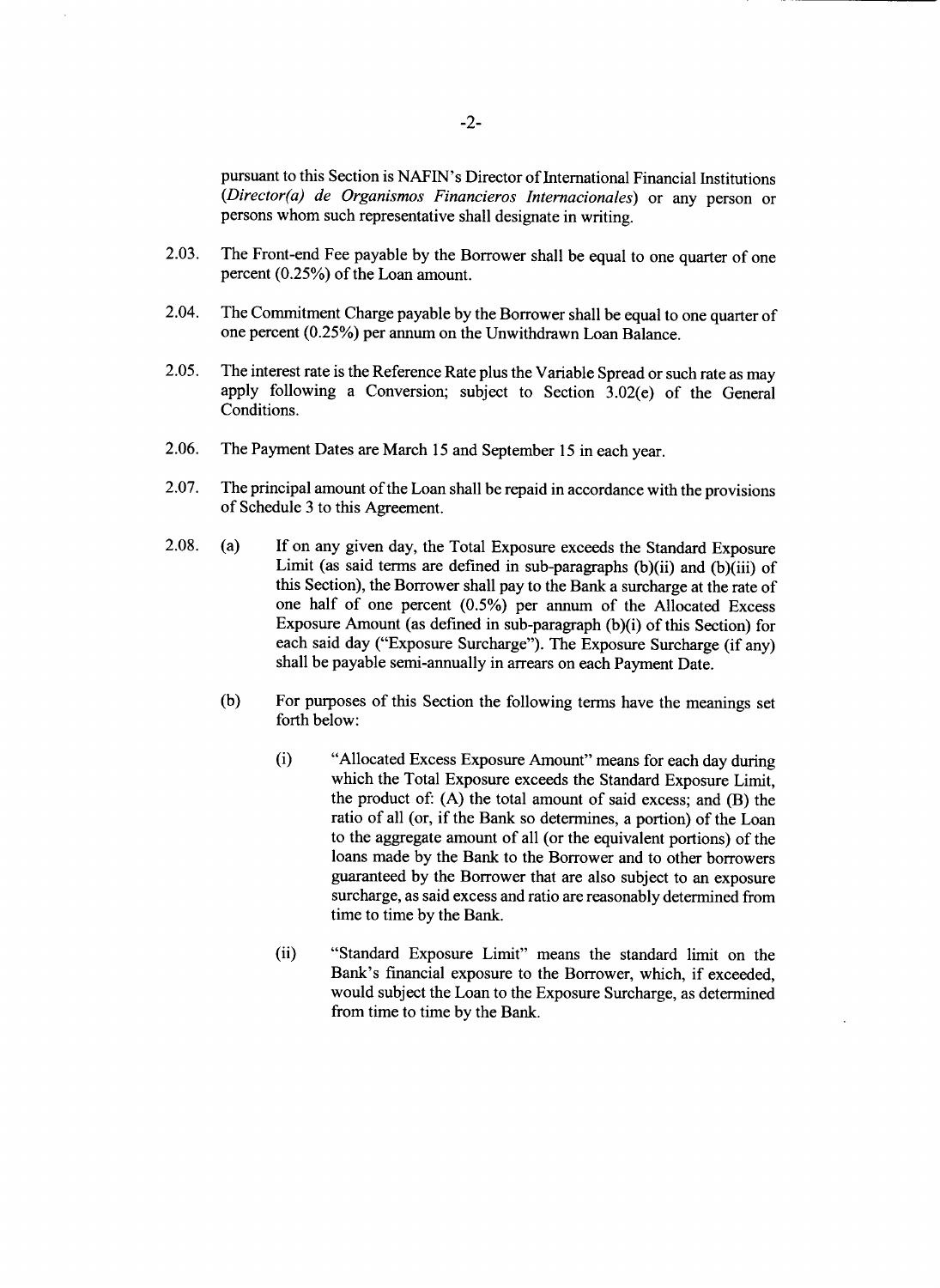(iii) "Total Exposure" means for any given day, the Bank's total financial exposure to the Borrower, as reasonably determined **by** the Bank.

#### **ARTICLE III - PROJECT**

**3.01.** The Borrower declares its commitment to the objective of the Project. To this end, and for the purposes of this Agreement, the Borrower, through the *Comisidn Nacional Forestal* **("CONAFOR"),** shall carry out Part 1 of the Project described in Schedule 1 of this Agreement, all in accordance with the provisions of Article V of the General Conditions and Schedule 2 to this Agreement.

# **ARTICLE IV - REMEDIES OF THE BANK**

4.01. The Additional Event of Suspension consists of the following, namely, that any of the parties to the *Contrato de Mandato* shall have failed to perform any of their obligations under the *Contrato de Mandato.*

#### **ARTICLE V - EFFECTIVENESS; TERMINATION**

- *5.01.* The Additional Conditions of Effectiveness consist of the following, namely, that *the Contrato de Mandato* has been duly executed **by** the parties thereto.
- *5.02.* As part of the evidence to be furnished pursuant to Section *5.01,* there shall be furnished to the Bank the following opinions:
	- (a) the Borrower, through **SHCP** and **CONAFOR,** shall issue two separate legal opinions -one for **SHCP** and one for **CONAFOR-** satisfactory to the Bank, **by** counsel acceptable to the Bank, indicating that the *Contrato de Mandato* has been duly authorized or ratified **by,** and executed and delivered on behalf of, the Borrower, and is legally binding upon the Borrower in accordance with the *Contrato de Mandato's* terms; and
	- **(b) NAFIN** has issued a legal opinion satisfactory to the Bank, **by** NAFIN's counsel satisfactory to the Bank, indicating that the *Contrato de Mandato* has been duly authorized or ratified **by,** and executed and delivered on behalf of, NAFIN, and is legally binding upon **NAFIN** in accordance with *the Contrato de Mandato's* terms.
- *5.03.* The Effectiveness Deadline is the date ninety **(90)** days after the Signature Date.

#### **ARTICLE VI- REPRESENTATIVE; ADDRESSES**

**6.01.** Except as provided in Section 2.02 of this Agreement, the Borrower's Representative is the *Titular de la Unidad de Crdito Ptiblico* of **SHCP.** The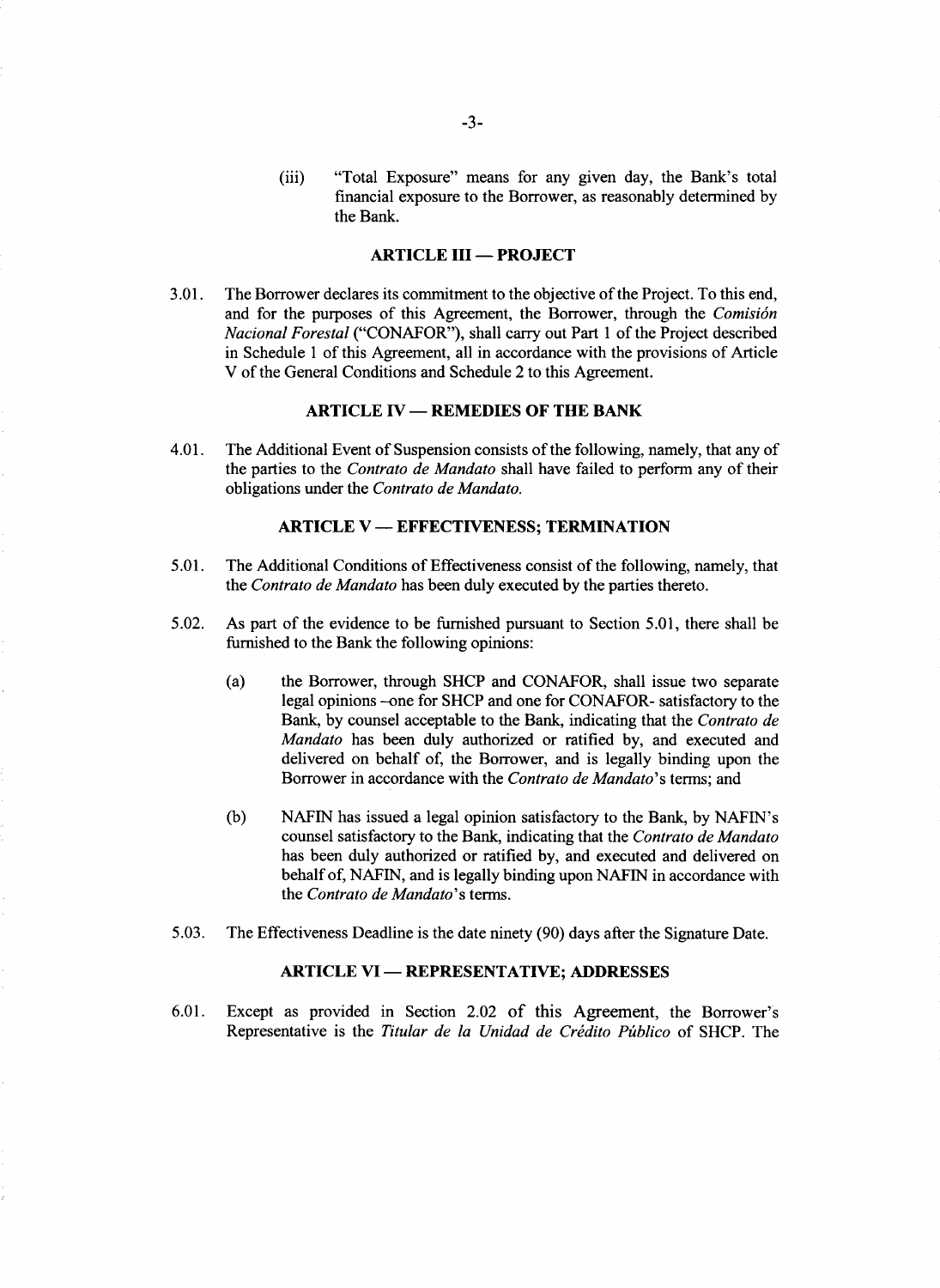authorized representative to make requests for Conversions or for an 1BRD Hedge (as defined in the Hedging Guidelines) on behalf of the Borrower shall be: (a) the *Titular de la Unidad de Crédito Público* of SHCP or any person or persons whom he or she shall designate in writing for this particular purpose; or **(b)** NAFIN's *Director(a) de Organismos Financieros Internacionales de* **NAFIN.**

**6.02.** For purposes of Section **10.01** of the General Conditions, as applicable:

the Borrower's address is:

Secretaría de Hacienda y Crédito Público Unidad de Asuntos Internacionales de Hacienda Insurgentes Sur **1971,** torre III, piso **3,** Plaza Inn Colonia Guadalupe Inn **01020** M6xico City; and

the Borrower's Electronic Address is:

E-mail: uaih shcp@hacienda.gob.mx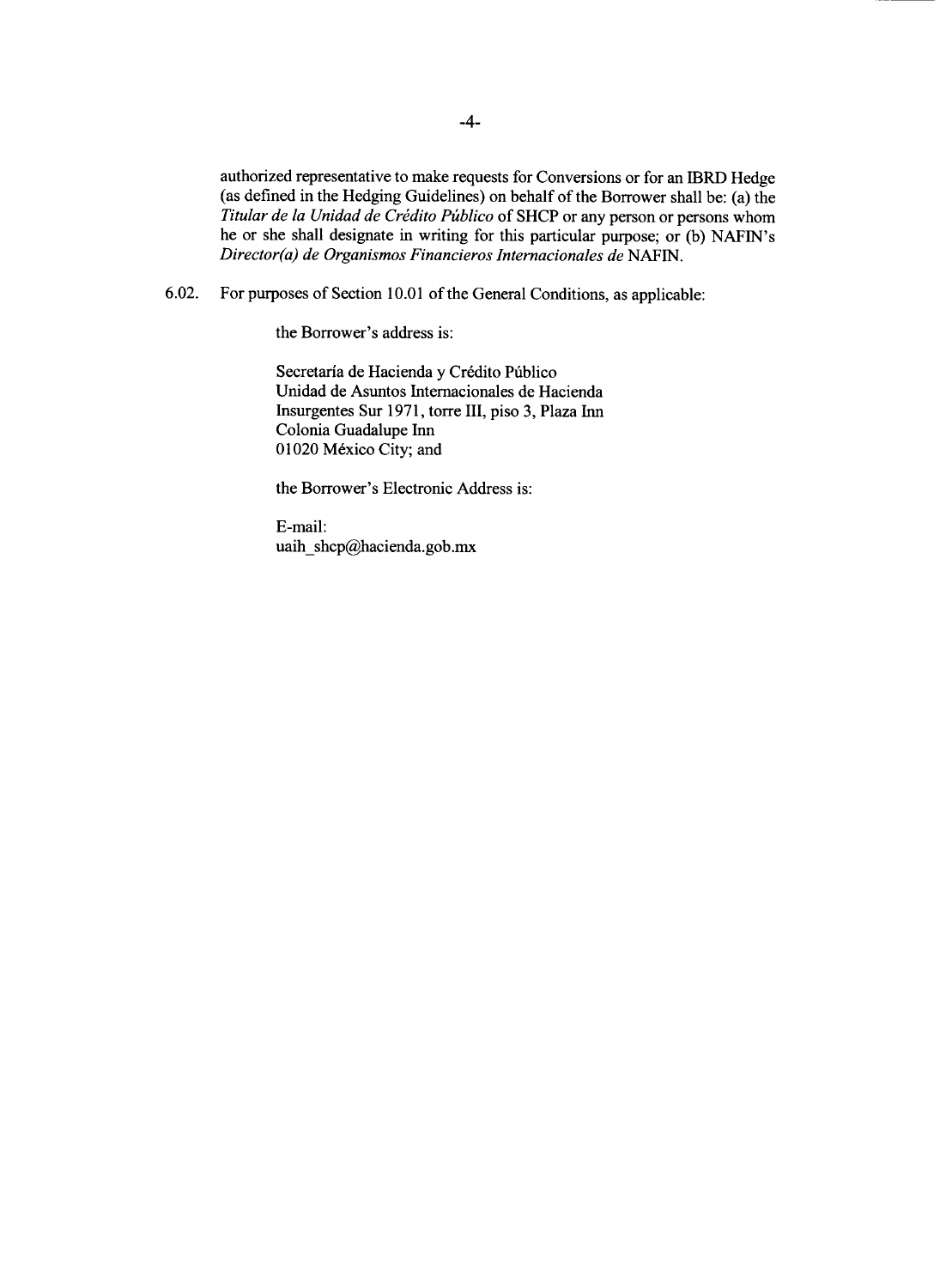**6.03.** For purposes of Section **10.01** of the General Conditions, as applicable:

the Bank's address is:  $\ddot{\phantom{a}}$ 

> International Bank for Reconstruction and Development **1818** H Street, N.W. Washington, **D.C.** 20433 United States of America; and

the Bank's Electronic Address is:

ţ.

Telex: Facsimile: E-mail::

248423(MCI) or **1-202-477-6391** jkem@worldbank.org 64145(MCI)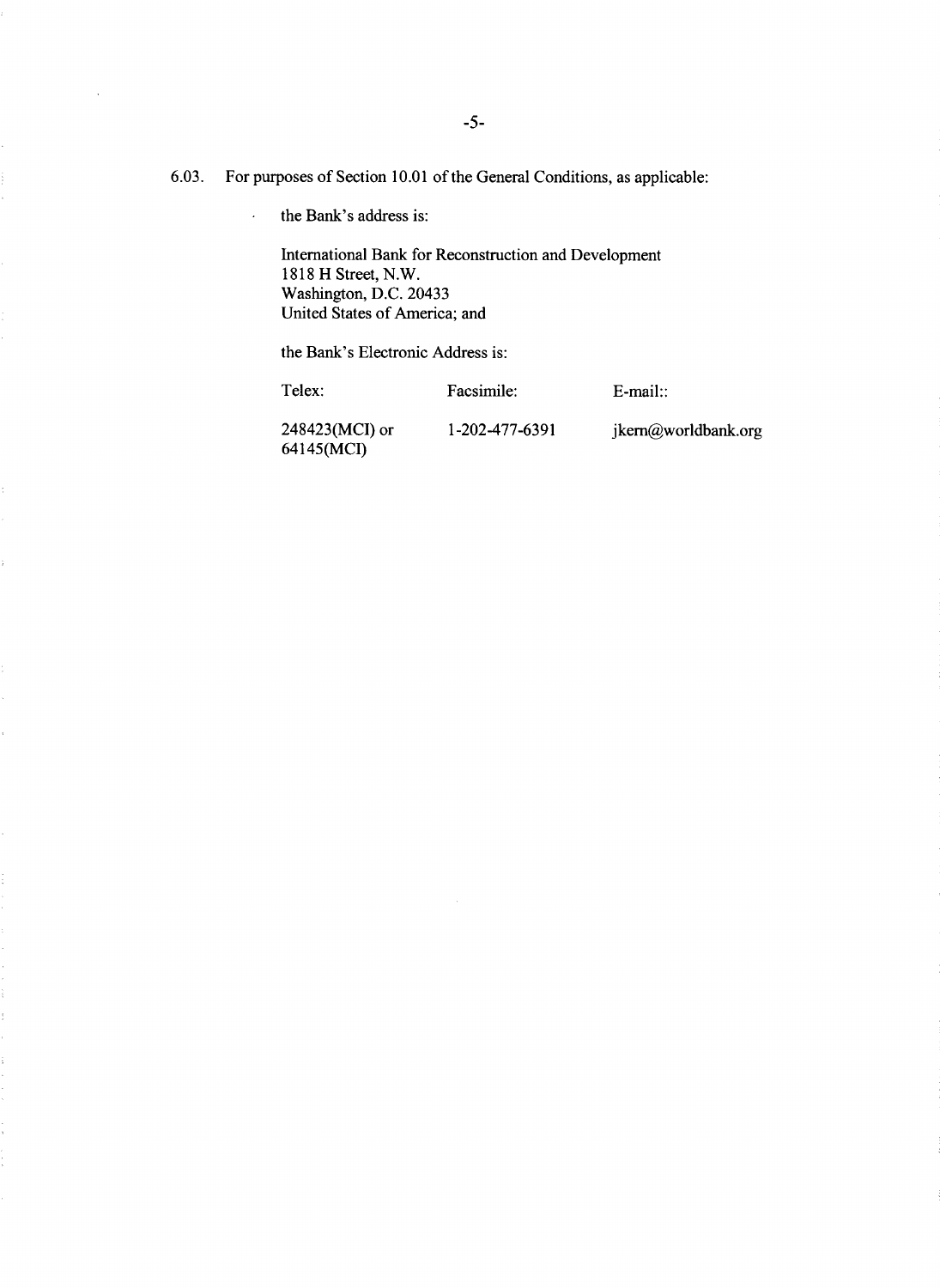AGREED in Mexico City as of the Signature Date.

|  | UNITED MEXICAN STATES |  |
|--|-----------------------|--|
|--|-----------------------|--|

**By**

|                                                        | Authorized Representative |  |  |
|--------------------------------------------------------|---------------------------|--|--|
|                                                        |                           |  |  |
| Name: Juan Pablo Newman Aguilar                        |                           |  |  |
| Title: <u>Titular de la Unidad de Crédit</u> o Público |                           |  |  |

Date: Abril **13, 2018**

# **INTERNATIONAL** BANK FOR **RECONSTRUCTION AND DEVELOPMENT**

**By**

MAO Authorized Representative Name: <u>JUTTA U. KTRN</u> Title: <u>ACNAP</u> COUNTY Director Date: <u>[40d | 5</u>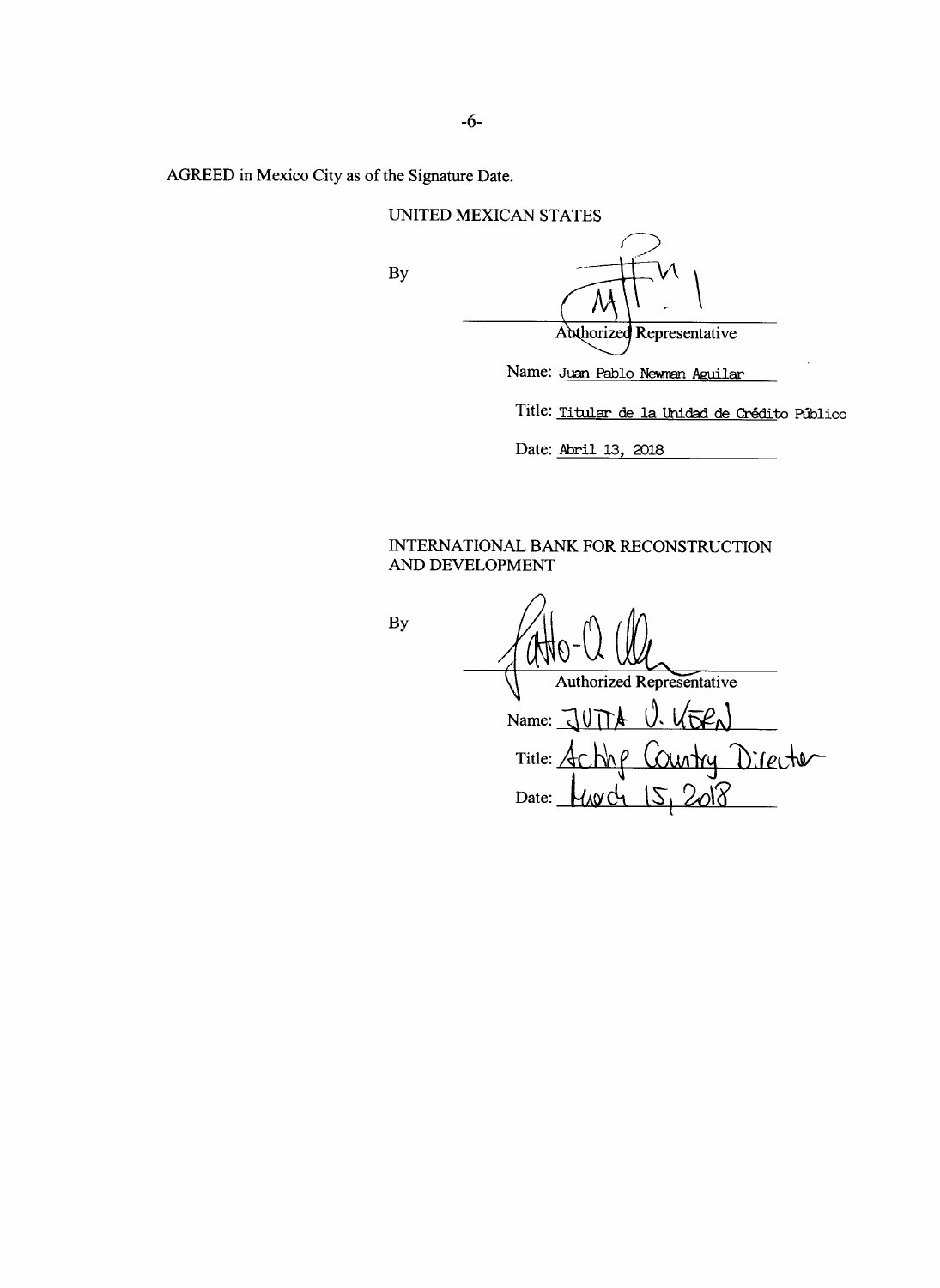## **SCHEDULE1**

#### **Project Description**

The objective of the Project is to strengthen sustainable forest management and increase economic opportunities for forest-dependent people and enterprises in Selected Forest Landscapes in Mexico.

The Project consists of the following Part **1,** and Part 2 as described in Schedule 1 of the BioCF plus-ISFL Trust Funds Grant Agreement:

# Part 1. Strengthening Forest Management, Conservation and Business Development

Provision of Direct Support to forest-dependent people and enterprises (Eligible Beneficiaries) to help them combine sustainable forest management with socio-economic development and generate additional income opportunities for the Eligible Beneficiaries, making sustainable management more economically attractive, through the following activities:

#### **1.** Forest Entrepreneurship and Social Capital

The carrying out of activities to promote, strengthen, and consolidate the Eligible Beneficiaries' relevant institutions and local development processes for the collective and sustainable management of forest resources including, *inter alia:* (a) the carrying out of participatory rural appraisals; **(b)** the elaboration of land-use zoning plans **;** (c) the development and strengthening of community statutes to regulate the use of collective forest resources; **(d)** the carrying out of community-to-community seminars and other knowledge sharing activities among Eligible Beneficiaries at different levels of organization; (e) the carrying out of activities for Eligible Beneficiaries and staff of community forestry enterprises to strengthen their capacity on technical aspects of forest management, silviculture, environmental sustainability, business administration, and transformation and marketing of forest products and services, and **(f)** the provision of support for the adoption of technologies.

#### 2. Sustainable Management of Forest Landscapes

The carrying out of activities to support Eligible Beneficiaries in strengthening their capacities to manage productive forests sustainably including, *inter alia:* (a) analyses to prepare environmental impact assessments and forest management plans to obtain the Borrower's permits for extraction of timber and non-timber forest products, including technical documentation for timber harvesting; **(b)** forest management activities for the improvement and maintenance of the productive potential of natural forest; (c) activities to support new or established commercial plantations; **(d)** activities to restore ecosystems in degraded areas including, *inter alia,* reforestation, soil conservation, agroforestry, and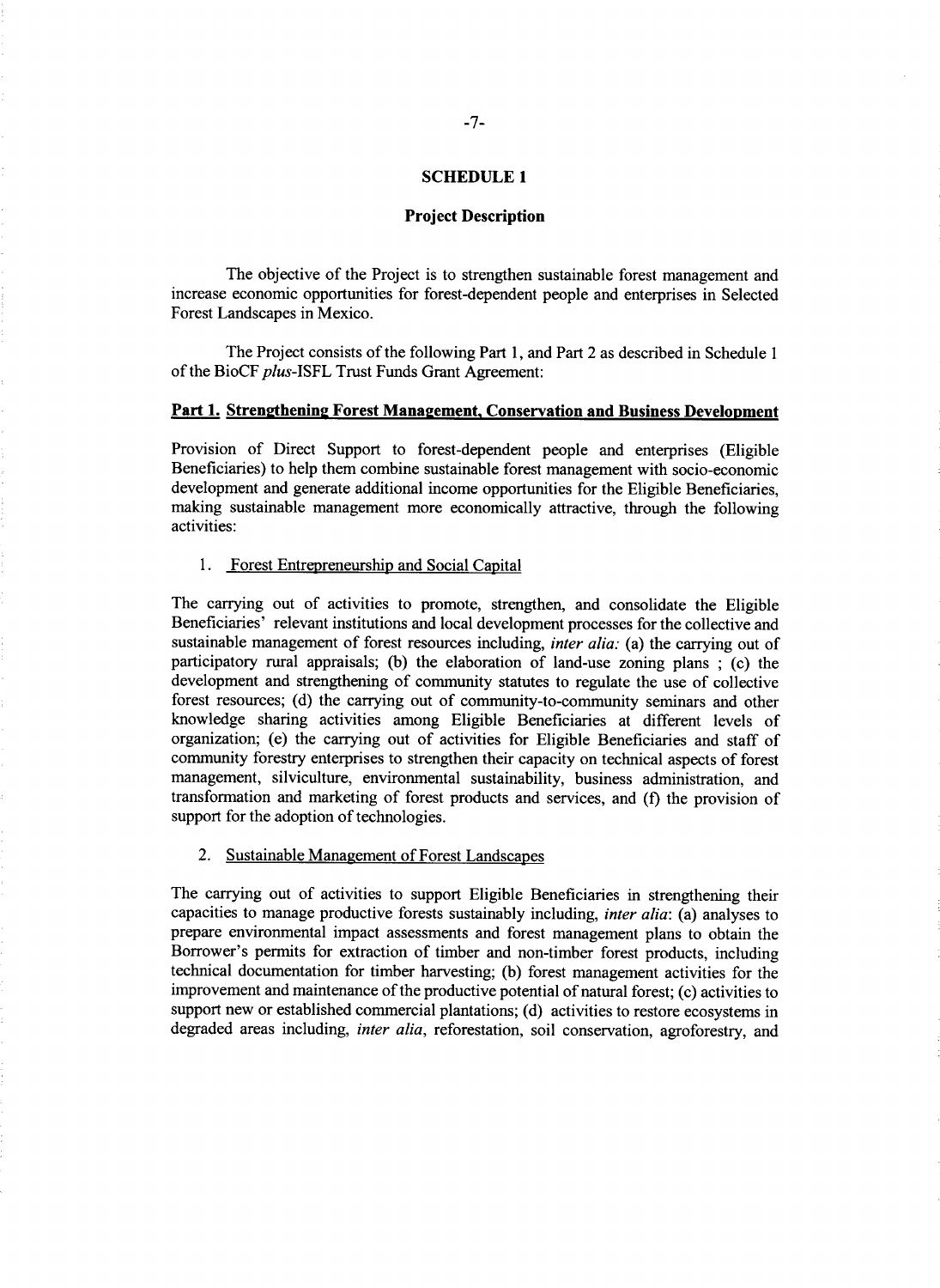forest fire prevention activities; (e) support for forest management certification, including technical audits of forest management plans; and **(f)** the provision of **PES** to Eligible Beneficiaries in exchange for the provision of environmental services in **PES** Areas, which services include, *inter alia:* (i) services generated **by** forest ecosystems in the provision of water and the prevention of disasters; (ii) services generated **by** forest ecosystems in the conservation of biodiversity; and (iii) services generated **by** forest ecosystems in the capture of carbon at the regional level and at local level with stakeholders.

# **3.** Transformation and Access to Markets

The carrying out of activities to promote and strengthen forest value chains established **by** community forest enterprises to add value to their timber and non-timber forest products, expand access to markets, and improve competitiveness including, *inter alia:* (a) legal registration of community forest enterprises and inter-community value chains; **(b)** analyses to prepare strategic business plans, process engineering, and investment feasibility assessments; and (c) strengthening forestry enterprises and their integration into value chains through the purchase of necessary processing equipment, capacity building activities, activities to improve marketing of timber and non-timber forest products and services, and chain of custody certification.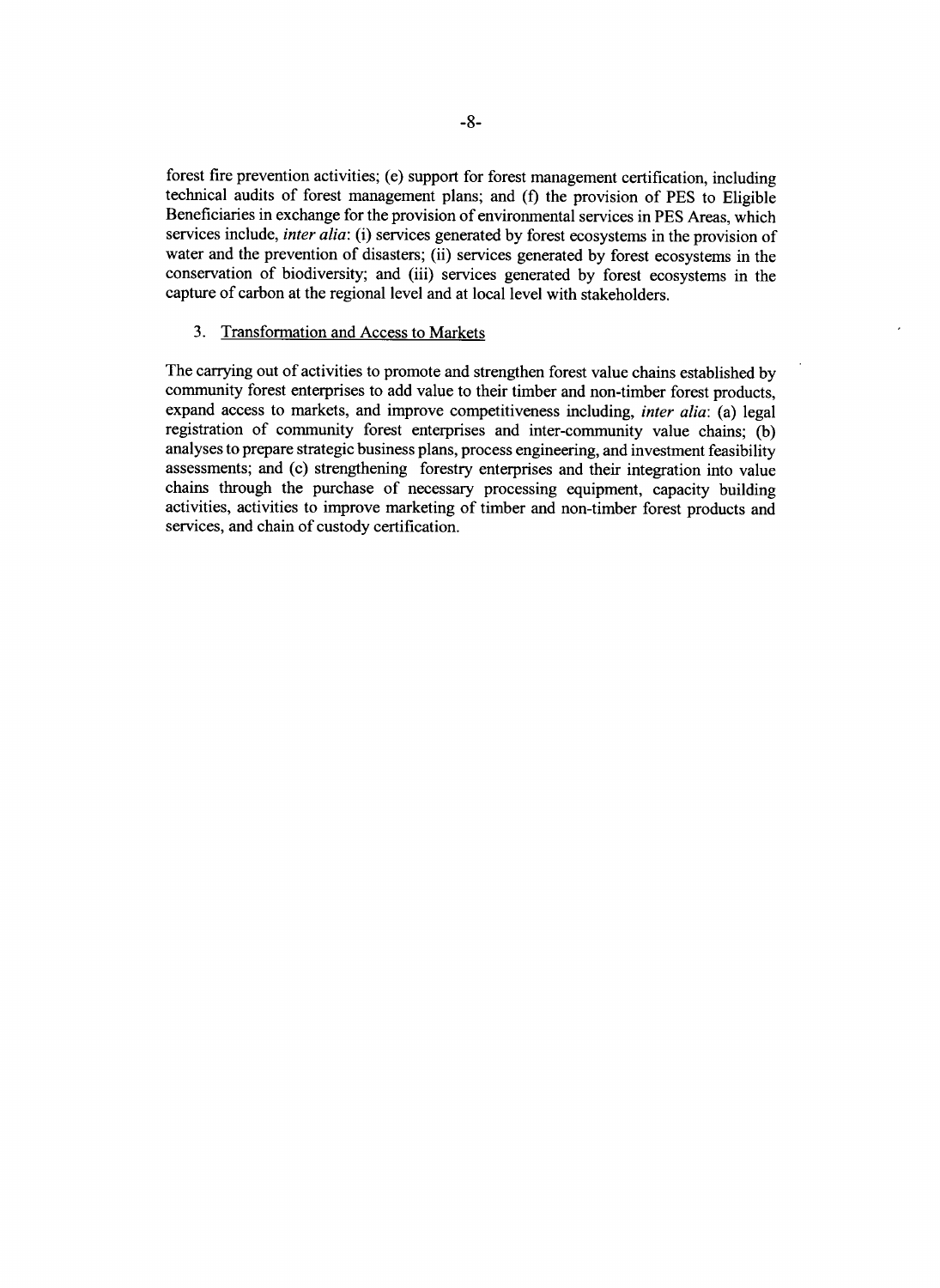#### **SCHEDULE 2**

#### **Project Execution**

# **Section I. Implementation Arrangements**

# **A. Institutional Arrangements.**

- 1. The Borrower, through **CONAFOR,** shall:
	- (a) (i) carry out the Project in accordance with a manual, acceptable to the Bank (Project Operational Manual or POM); and (ii) not amend, abrogate or waive the POM or any of its provisions without the Bank's prior written consent. In case of conflict between the provisions of the POM and the provisions of this Agreement, the provisions of this Agreement shall prevail;
	- **(b)** assign responsibility for the management, implementation, monitoring and reporting of the Project among its units, all staffed with personnel in adequate numbers, with functions and responsibilities as described in the **POM;**
	- (c) maintain, throughout Project implementation, a steering committee (Steering Committee) and an operations committee (Operations Committee), all with composition, functions and responsibilities as described in the POM; and
	- **(d)** ensure, throughout Project implementation, the coordination with other Borrower's agencies participating in the technical implementation of the Project (including **SAGARPA, SEMARNAT** and **INECC)** pursuant to adequate arrangements, as described in the POM.

#### **B.** *Contrato de Mandato.*

- 1. For purposes of carrying out Part 1 of the Project, the Borrower, through **SHCP,** shall enter into a contract *(Contrato de Mandato)* with **CONAFOR** (in its capacity as the Project implementing entity) and **NAFIN,** satisfactory to the Bank, whereby:
	- (a) **CONAFOR** agrees to carry out Part 1 of the Project in accordance with the provisions of this Agreement including compliance with the POM and the Anti-Corruption Guidelines;
	- **(b)** NAFIN agrees to act as financial agent of the Borrower with respect to the Loan, meaning that, *inter alia,* **NAFIN** agrees to represent the Borrower *vis-ai-vis* the Bank for purposes of submitting Loan withdrawal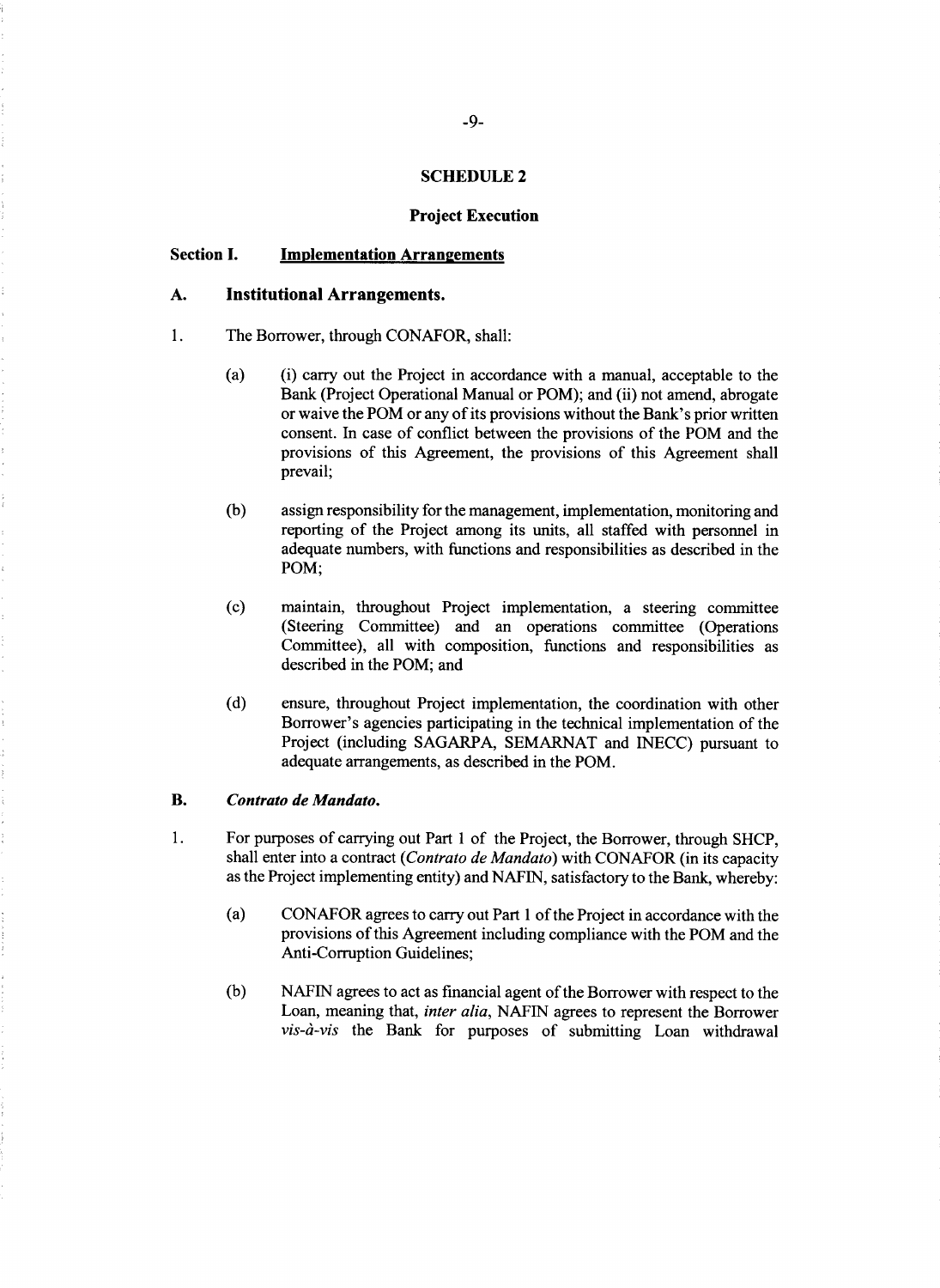applications to the Bank in form and substance sufficient to justify disbursements **by** the Bank to the Borrower, referred to in the additional instructions cited in Section 2.01 **(b)** of the General Conditions, all of this in compliance with the provisions of this Agreement, and to abide **by** the Anti-Corruption Guidelines;

- (c) the Borrower, through **SHCP,** shall have the right to, in case of fraud or corruption (as defined in the Anti-Corruption Guidelines), provide for the early termination of the *Contrato de Mandato* or temporarily suspend its effects, or, if applicable, require the Restitution of funds transferred to **NAFIN** under the *Contrato de Mandato; and*
- **(d) CONAFOR** agrees to cooperate fully with **NAFIN** to ensure that NAFIN and **CONAFOR** are able to comply with all their obligations referred to in this Agreement.
- 2. The Borrower shall exercise its rights and carry out its obligations under the *Contrato de Mandato* in such a manner as to protect the interests of the Bank and to accomplish the purposes of the Loan.
- **3.** Except as the Bank may otherwise agree, the Borrower, through **SHCP** and **CONAFOR** shall, and shall cause **NAFIN** to, not amend, terminate, abrogate, waive or fail to enforce any provision of the *Contrato de Mandato.* In case of any conflict between the provisions of the *Contrato de Mandato* and those of this Agreement, the terms of this Agreement shall prevail.

# **C.** Activities **Agreements.**

- 1. For purposes of implementing the activities under Part 1 of the Project, and upon the selection and approval of any said activity pursuant to the eligibility criteria and procedures established in the **CONAFOR** Rules, the Borrower, through **CONAFOR,** shall, as instructing party *(mandante)* of the Forest Fund, provide a Direct Support to the Eligible Beneficiary pursuant to an agreement (the Activities Agreement) to be entered into between **CONAFOR** and the Eligible Beneficiary, under terms and conditions substantially similar to those of the model form agreement(s) contained in the POM, which shall include, *inter alia,* their respective responsibilities in the carrying out and financing of the relevant approved activities.
- 2. The Borrower, through **CONAFOR,** shall: (a) exercise its rights and carry out its obligations under each Activities Agreement in such a manner as to protect the interests of the Borrower and the Bank and to accomplish the purposes of the Loan; and **(b)** not assign, amend, suspend, waive, terminate of fail to enforce any Activities Agreement or any provision thereof in such a manner so as to affect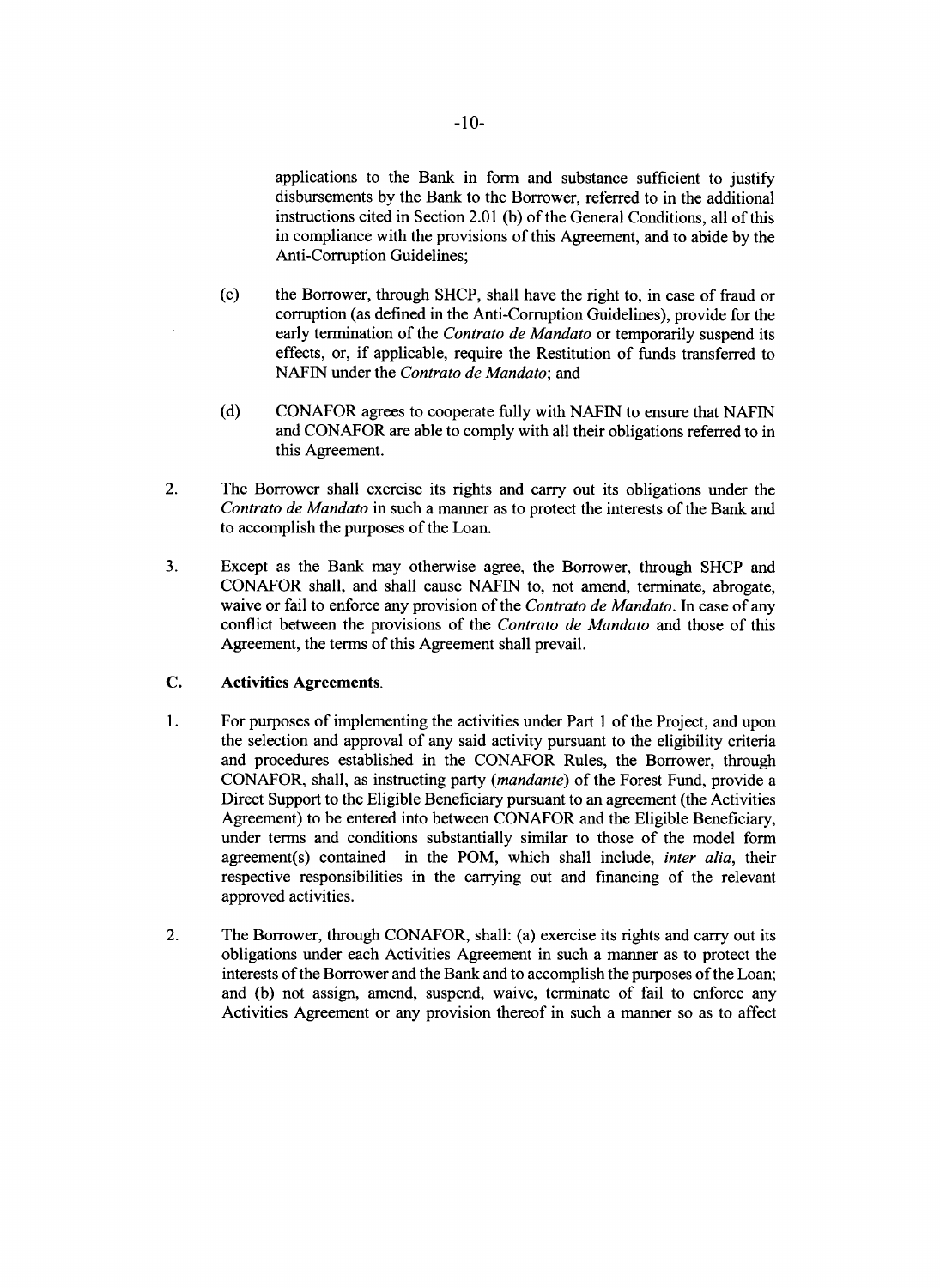materially and adversely, in the opinion of the Bank, the implementation of the Project.

# **D.** Safeguards.

- 1. The Borrower, through **CONAFOR,** shall carry out the Project in accordance with the EMF, the IPPF and the PF. Except as otherwise agreed **by** the Bank, the Borrower, through **CONAFOR,** shall not amend, abrogate, waive, or fail to enforce the EMF, the PF and/or the IPPF or any of their provisions.
- 2. Without limitation to the provisions set forth in paragraph 1 above, and for purposes of implementing the activities under Part 1 of the Project, the Borrower, through **CONAFOR,** shall cause each Eligible Beneficiary, pursuant to the pertinent Activities Agreement, to: (a) implement the pertinent activity in accordance with the EMF and the PF; **(b)** adopt the procedures detailed in said EMF and PF for environmental screening, evaluation, implementation and monitoring of the selected activity, including the procedures for the preparation of site-specific environmental management plans and/or PF related action plan, when applicable; and (c) implement and/or cause to be implemented the pertinent sitespecific environmental management plan and/or PF related action plan in accordance with its terms and in a manner acceptable to the Bank.

#### Section H. **Project Monitoring Reporting and Evaluation**

The Borrower, through **CONAFOR,** shall furnish to the Bank each Project Report not later than sixty **(60)** days after the end of each calendar semester, covering the calendar semester.

#### Section **III. Withdrawal of Loan Proceeds**

#### **A. General.**

- 1. Without limitation upon the provisions of Article II of the General Conditions and in accordance with the Disbursement and Financial Information Letter, the Borrower may withdraw the proceeds of the Loan to: (a) finance Eligible Expenditures; **(b)** pay: (i) the Front-end Fee; and (ii) each Interest Rate Cap or Interest Rate Collar premium; in the amount allocated and, if applicable, up to the percentage set forth against each Category of the table set forth below.
- **3.** Without limitations to paragraph 1 above, the Bank shall, on behalf of the Borrower, withdraw from the Loan Account on or after the Effective Date and pay to itself the Front-end Fee payable pursuant to Section **3.01** of the General Conditions. The remaining proceeds of the Loan shall be disbursed in Dollars unless otherwise agreed between the Borrower and the Bank and so reflected in the Disbursement and Financial Information Letter. Consistently with Section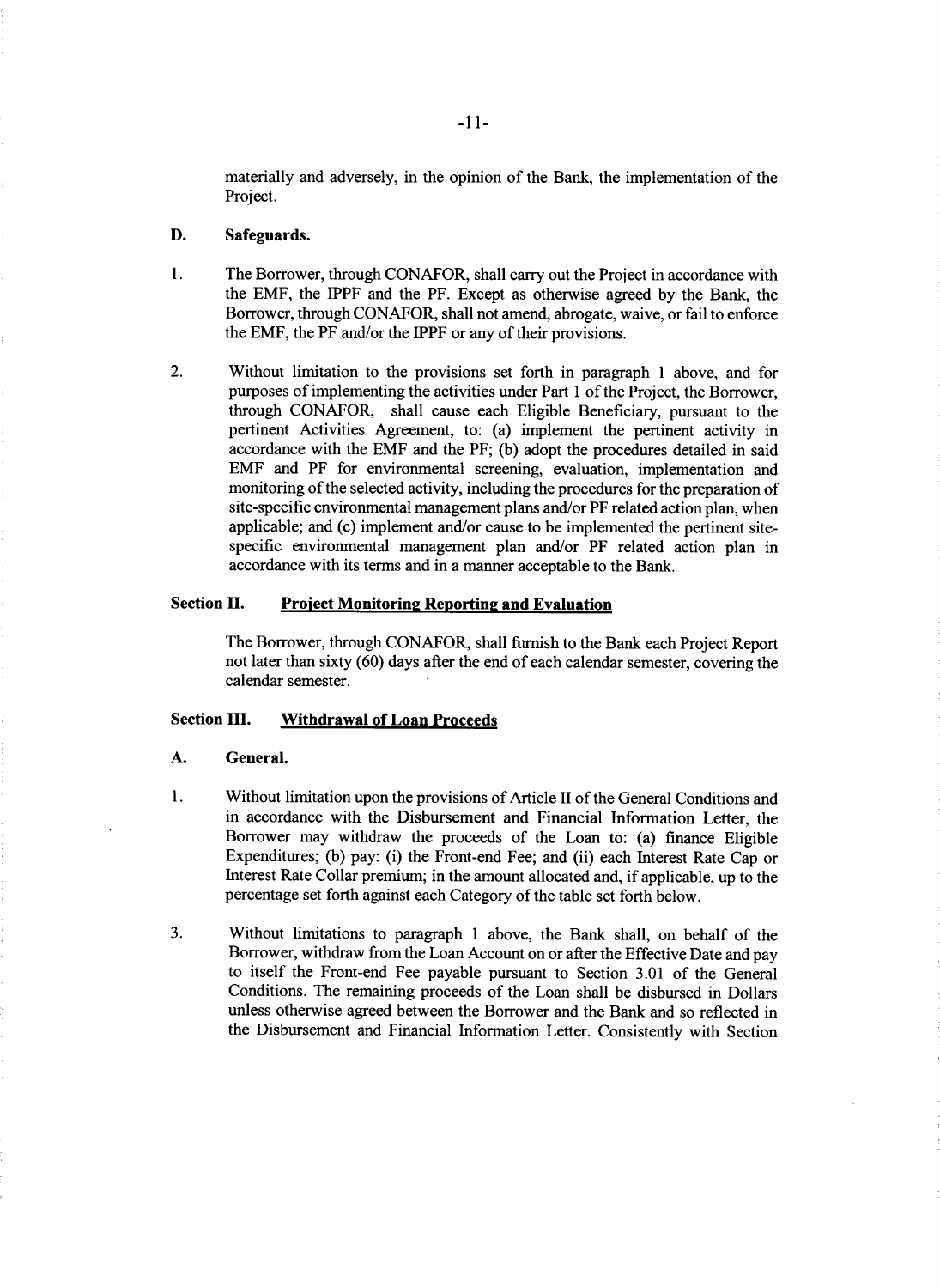| Category                                                       | <b>Amount of the Loan</b><br><b>Allocated</b><br>(expressed in USD) | <b>Percentage of</b><br><b>Expenditures to be</b><br>financed<br>(inclusive of Taxes)                                                      |
|----------------------------------------------------------------|---------------------------------------------------------------------|--------------------------------------------------------------------------------------------------------------------------------------------|
| (1) Direct Supports under<br>Part 1 of the Project             | 55,860,000                                                          | 100%                                                                                                                                       |
| (2) Front-end Fee                                              | 140,000                                                             | Amount payable pursuant<br>to Section 2.03 of this<br>Agreement in accordance<br>with Section 2.07 (b) of the<br><b>General Conditions</b> |
| (3) Interest Rate Cap or<br>Collar<br>Interest Rate<br>premium | 0                                                                   | Amount due pursuant to<br>Section $4.05$ (c) of the<br><b>General Conditions</b>                                                           |
| TOTAL AMOUNT                                                   | 56,000,000                                                          |                                                                                                                                            |

**2.05** of the General Conditions, the Borrower may use an amount equivalent to the amount in Dollars provided under this Agreement to finance Eligible Expenditures.

# **B. Withdrawal Conditions; Withdrawal Period.**

- 1. Notwithstanding the provisions of Part **A** above, no withdrawal shall **be** made for payments made prior to the Signature Date, except that withdrawals up to an aggregate amount not to exceed \$11,200,000 may be made for payments made prior to this date but on or after the date twelve (12) months prior to the Signature Date, for Eligible Expenditures, under Category **(1).**
- 2. The Closing Date is March **31, 2023.**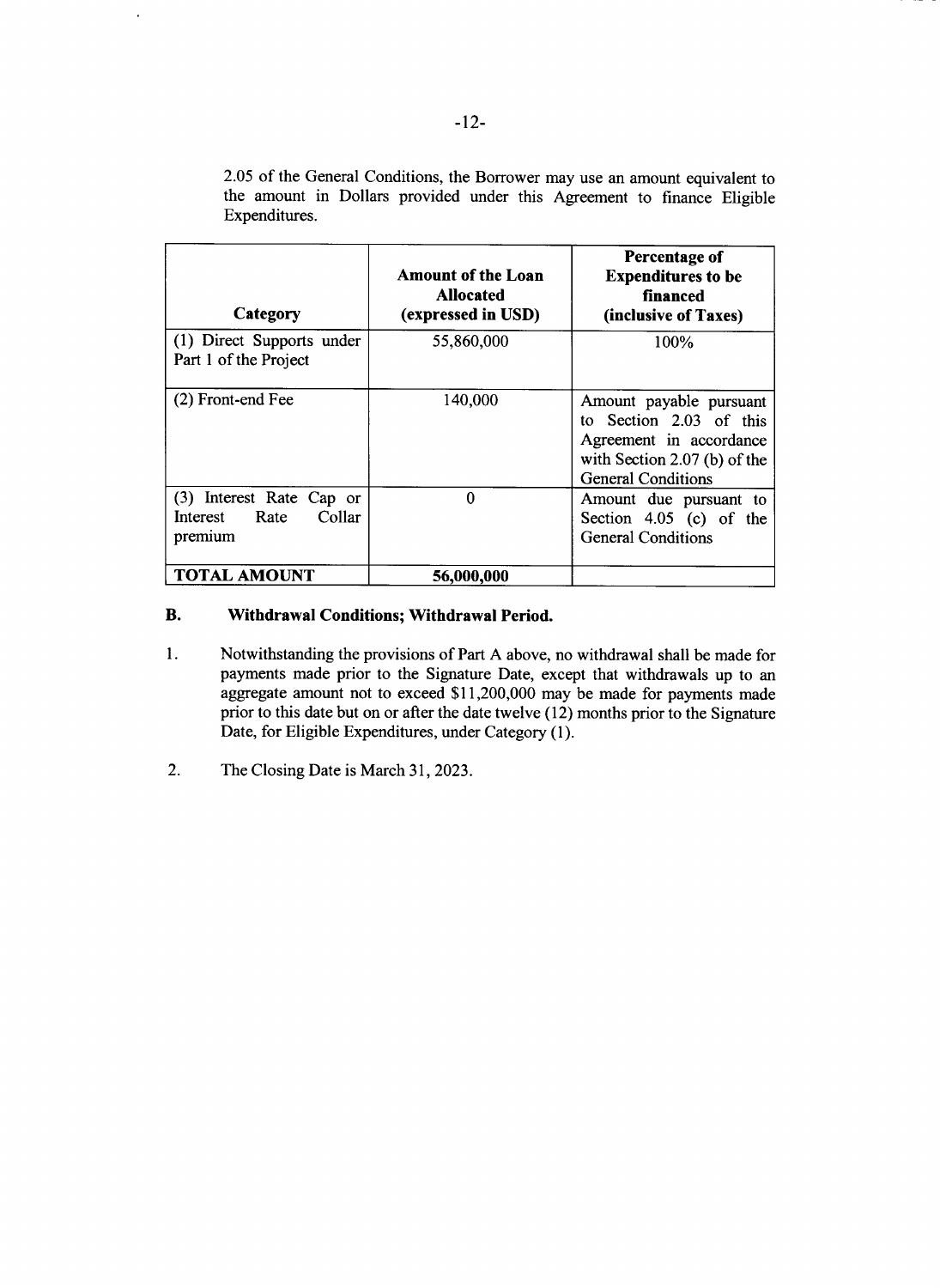# **SCHEDULE** 3

 $\bar{z}$ 

The Borrower shall repay the principal amount in the Loan in full on September **15, 2032.**

 $\ddot{\ddot{z}}$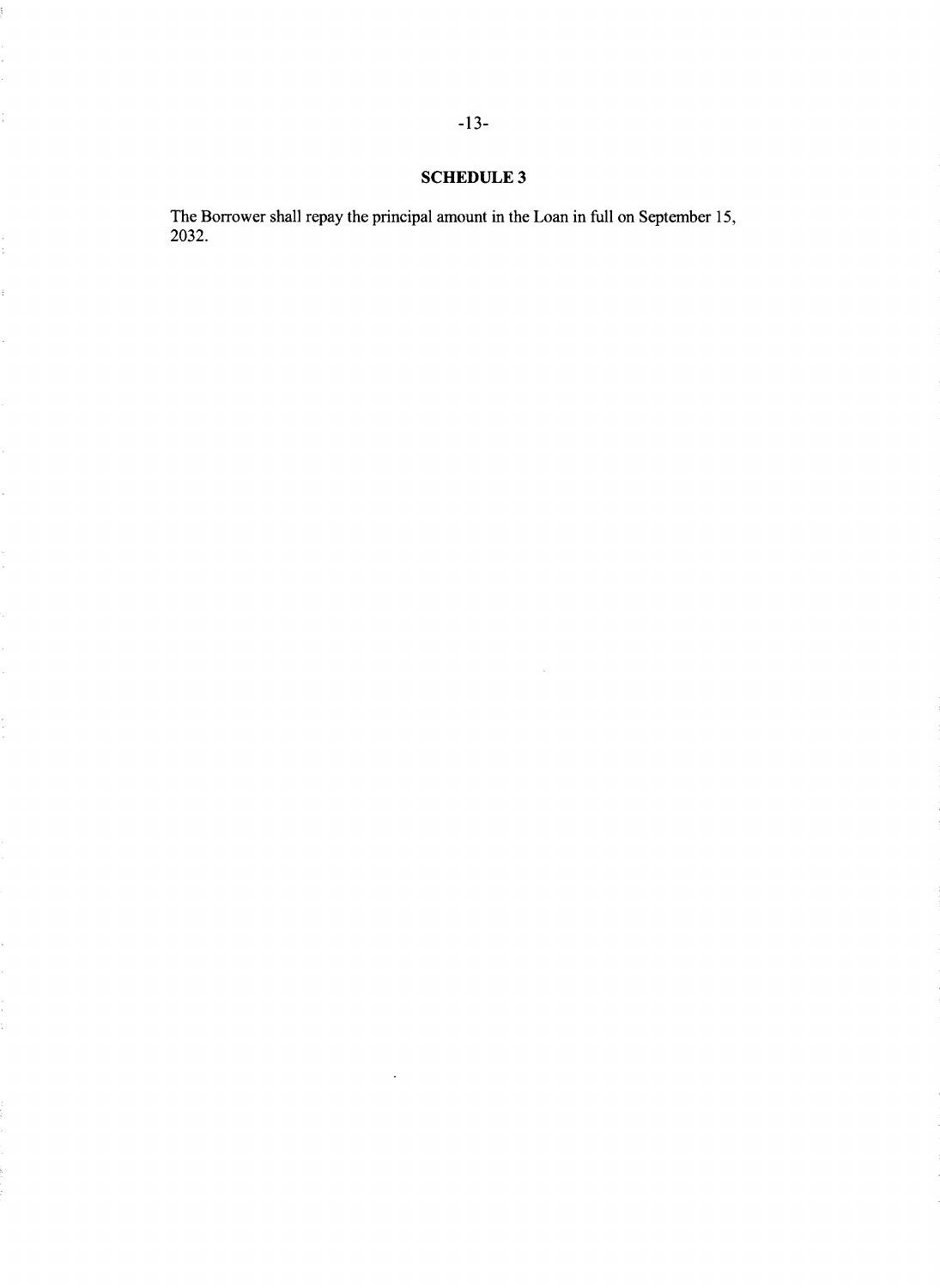# **APPENDIX**

# **Section I. Definitions**

- 1. "Activities Agreement" means any of the agreements referred to in Section **I.C.** 1 of Schedule 2 to this Agreement.
- 2. **"AFOLU"** means Agriculture, Forestry, and Other Land Use.
- **3.** "Anti-Corruption Guidelines" means, for purposes of paragraph *5* of the Appendix to the General Conditions, the "Guidelines on Preventing and Combating Fraud and Corruption in Projects Financed **by** IBRD Loans and **IDA** Credits and Grants", dated October **15, 2006** and revised in January 2011 and as of July **1, 2016.**
- *4.* **"BioCF** *plus-ISFL* Trust Funds" means *BioCFplus* Initiative for Sustainable Forest Landscapes-TF No. **072967** and *BioCFplus* Initiative for Sustainable Forest Landscapes-TF No. *072503.*
- *5.* "BioCF *plus-ISFL* Trust Funds Grant Agreement" means the agreement for the financing of Part 2 of the Project as described in its Schedule **1,** among the Borrower, through **SHCP** and **CONAFOR** (in its capacity as the Project implementing entity), **NAFIN** (in its capacity as the Borrower's financial agent), and the Bank, the latter acting not in its individual capacity but solely in its capacity as administrator of the BioCF *plus-ISFL* Trust Funds, dated as of the BioCF *plus-ISFL* Trust Fund Grant Agreement, as such grant agreement may be amended from time to time. It includes all appendices, schedules and agreements supplemental to the BioCF plus-ISFL Trust Fund Grant Agreement.
- **6.** *"Contrato de Mandato"* means the agreement between the Borrower (through **SHCP** and **CONAFOR** (in its capacity as the Project implementing entity) and **NAFIN** referred to in Section I.B.1 of Schedule 2 to this Agreement. "Category" means a category set forth in the table in Section **III.A.2** of Schedule 2 to this Agreement.
- *7. "Comisidn Nacional Forestal" or* **"CONAFOR"** means the Borrower's National Forestry Commission created **by** Borrower's Presidential Decree published in its Official Gazette on April 4, **2001,** or any successor thereto.
- **8. "CONAFOR** Rules" means a set of rules, guidelines and procedures issued **by** the Borrower, through **SEMARNAT** and **CONAFOR,** *(Reglas de Operaci6n) and* published annually in the official Gazette for the implementation of the activities under Part 1 of the Project, as the same may be amended from time to time.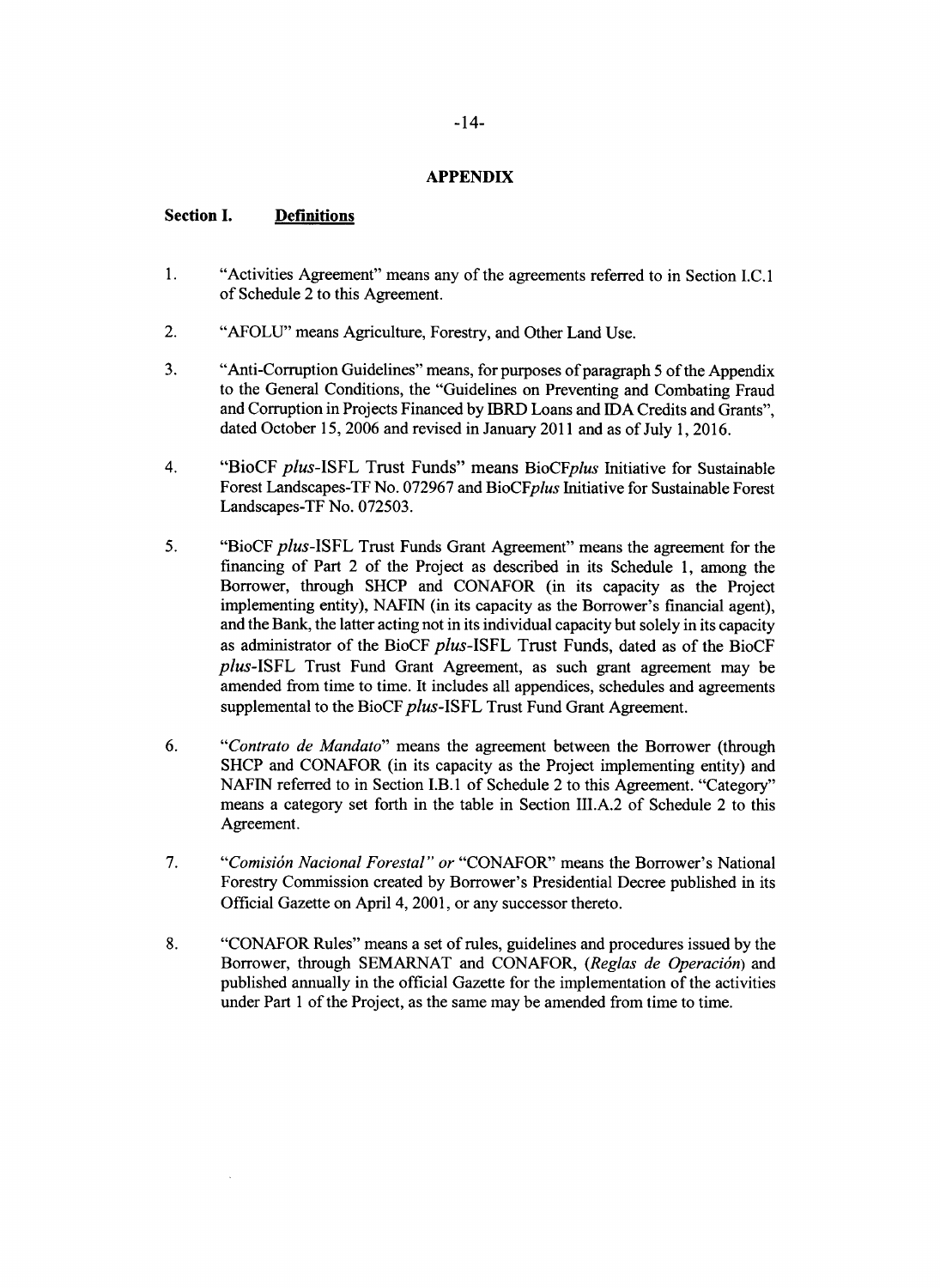- **9.** "Direct Support" means a non-reimbursable contribution in an amount defined pursuant to **CONAFOR** Rules, to any given Eligible Beneficiary to assist in the financing of **PES,** goods, works, non-consulting services and consulting services incurred **by** an Eligible Beneficiary, for the carrying out of a selected activity under Part 1 of the Project, collectively referred to as "Direct Supports".
- **10.** "Eligible Beneficiary" means any of the following: (a) *ejidos/ejidatarios; (b) comunidades/comuneros* (agrarian communities); (c) small landholders; **(d)** *avecindados* and other rural forest dwellers without land tenure rights; (e) producer associations/organizations; **(f)** community enterprises; **(g)** forest enterprises; and (h) any other potential beneficiary as agreed between the Borrower and the Bank; all listed and defined in the POM; collectively referred to as **"** Eligible Beneficiaries".
- **11.** "EMF" means Environmental Management Framework, the framework prepared **by CONAFOR,** acceptable to the Bank, published on CONAFOR's and on the Bank's external website on November 24, **2017,** setting forth the principles, guidelines, rules and procedures to assess the potential environmental, social, health and safety impacts of Project activities, and mitigation, monitoring and institutional measures to be taken to offset or eliminate any such negative impacts, or reduce them to acceptable levels, including: (a) measures for chance findings of physical cultural property; **(b)** guidelines for the identification of existing environmental conditions and potential direct and indirect environmental impacts resulting from the carrying out of the Project activities (including a list of type of investments not eligible for financing under the Project); (c) guidelines for the carrying out of environmental assessments and the preparation and implementation of environmental management plans, when applicable; **(d)** a pest management plan; and (e) measures for enhancing each identified positive impact; as said framework may be amended from time to time with the Bank's prior written approval.
- 12. "General Conditions" means the "International Bank for Reconstruction and Development General Conditions for IBRD Financing, Investment Project Financing", dated July 14, **2017.**
- **13.** "Forest Fund" means Fondo Forestal Mexicano, a fund established as a budgetary vehicle pursuant to the *Contrato de Mandato dated July 10, 2003 as modified of July 9, 2013.*
- 14. **"INECC"** means the Borrower's National Institute of Ecology and Climate Change.
- *15.* "IPPF" means Indigenous People Planning Framework, the framework prepared **by CONAFOR,** acceptable to the Bank, and published on CONAFORs website and Bank's external website on November 22, **2017** and republished on December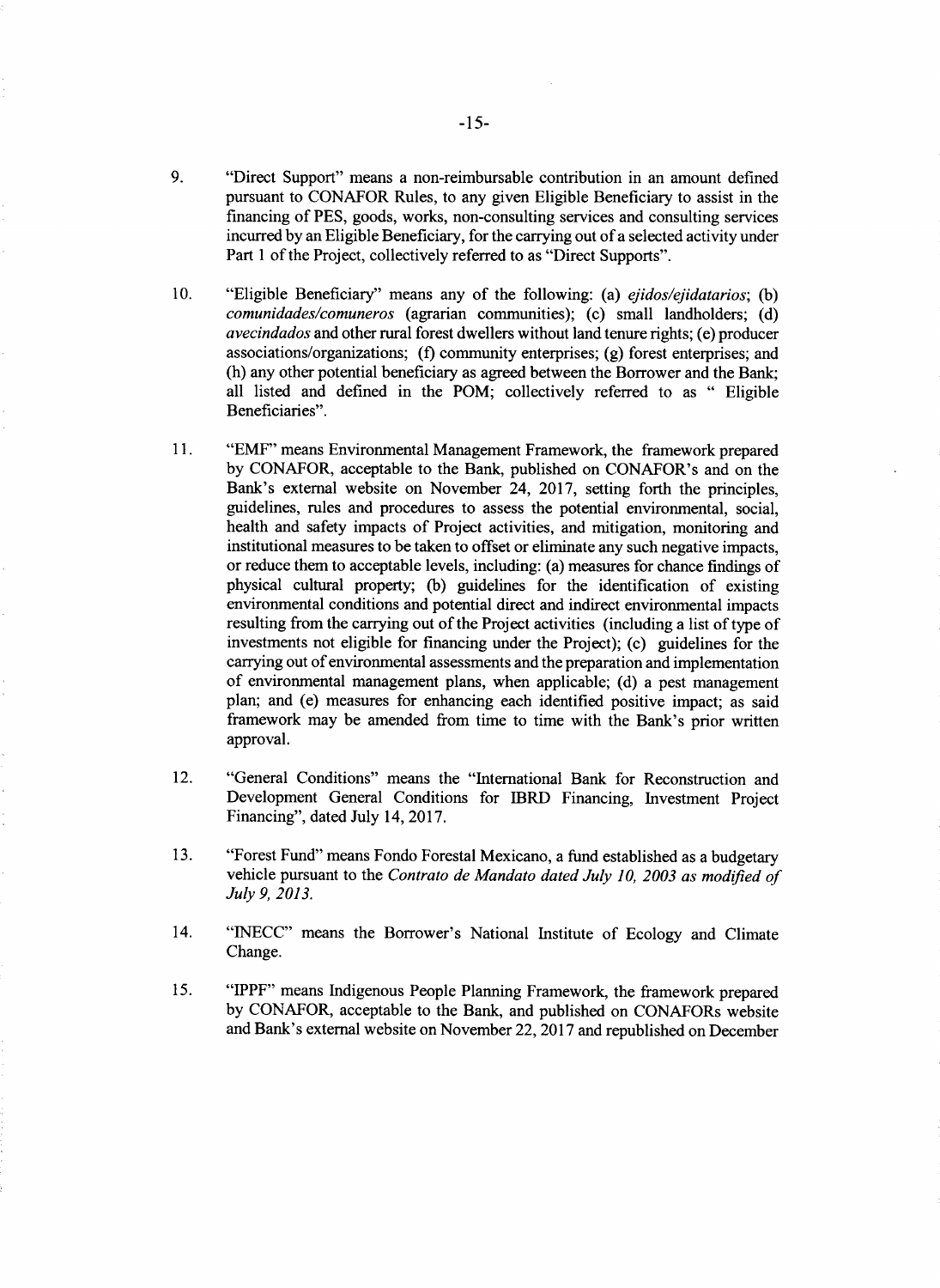**19, 2017,** detailing measures to mitigate any adverse impact on indigenous peoples as a result of any activity carried out under the Project and to ensure that they benefit from said Parts of the Project, including procedures for the preparation and implementation of the pertinent indigenous peoples development plan(s).

- **16.** "NAFIN" means *Nacional Financiera, S.N.C., I.B.D.,* a Mexican development bank serving as the Borrower's financial agent for purposes of the Loan, or any successor thereto.
- **17.** "Operations Committee" means the committee referred to in Section **I.A.** 1(c) of Schedule 2 to this Agreement and described in the POM.
- **18. "PES"** means payment for environmental services.
- **19. "PES** Area" means any area within the Selected Forest Landscapes given its environmental, hydrological or biodiversity value which meets the criteria set forth in the POM for the provision of **PES.**
- 20. "PF" means Process Framework, the framework prepared **by CONAFOR,** acceptable to the Bank and published on CONAFOR's website and Bank's external website on November 22, **2017,** describing, *inter alia,* the participatory process **by** which the selected activities under Part **I** of the Project will be prepared and implemented, and a description of the arrangements for implementing and monitoring the process, including mitigation measures of potential negative impacts on the livelihoods of indigenous peoples and other local communities as a result of the carrying out of said activities, including guidelines for the preparation and implementation of site-specific PF action plans, when applicable.
- 21. "Procurement Regulations" means, for purposes of paragraph **85** of the Appendix to the General Conditions, the 'World Bank Procurement Regulations for IPF Borrowers', dated July **2016,** revised November **2017.**
- 22. "Project Operational Manual" or "POM" means the manual (including **CONAFOR** Rules as applicable to this Project) referred to in Section **I.A.** 1 (a)(i) of Schedule 2 to this Agreement, as the same may be amended from time to time with the prior written consent of the Bank.
- **23.** "Restitution" means the refund to the Borrower of the portion of the equivalent amount of the Loan with respect to which fraud and corruption as defined in the Anti-Corruption Guidelines has occurred.
- 24. **"SAGARPA"** means *Secretaria de Agricultura, Ganaderia, Desarrollo Rural, Pesca y Alimentaci6n,* the Borrower's Secretariat of Agriculture, Livestock, Rural Development, Fisheries and Food, or any successor thereto.